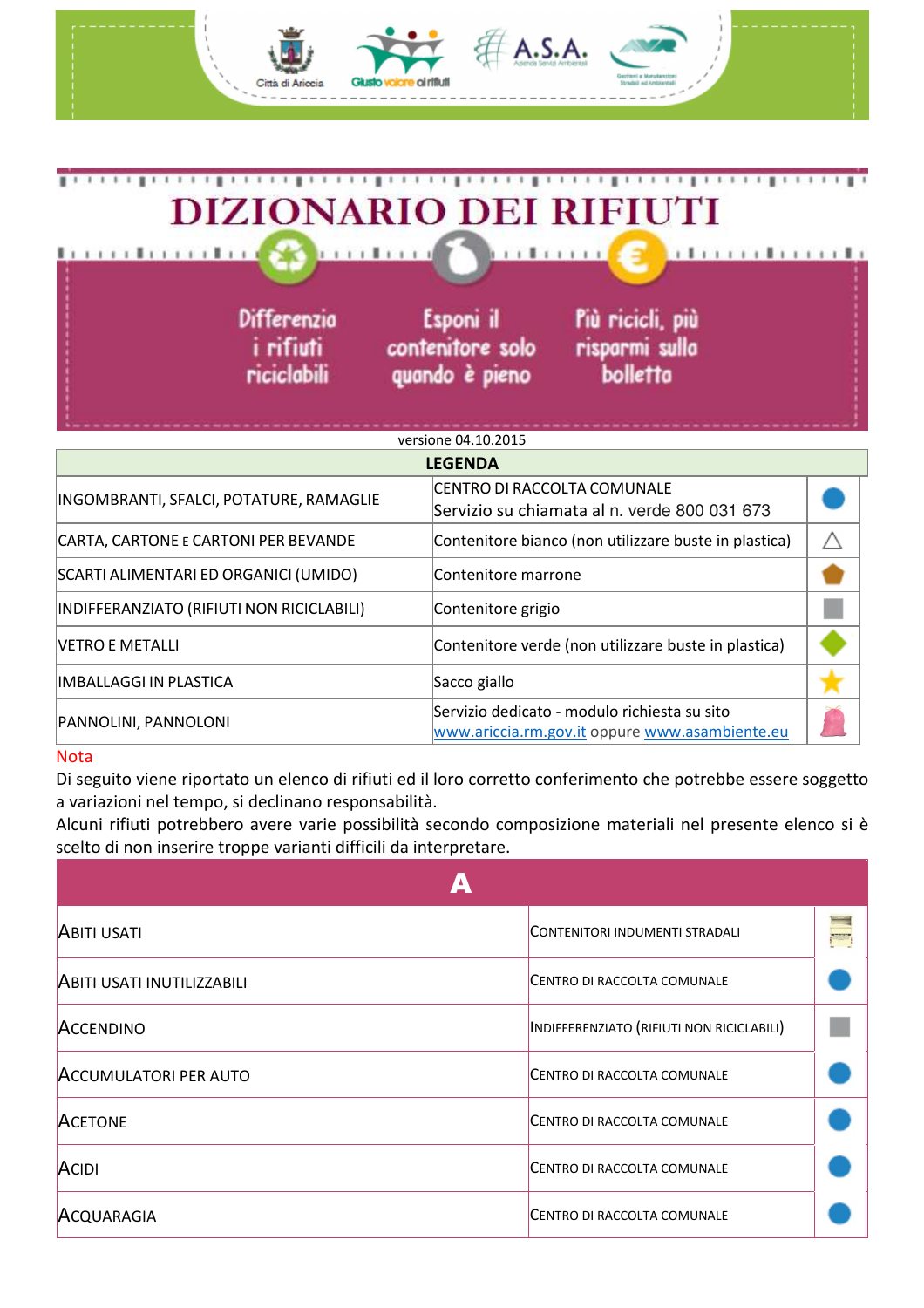

| ACQUARIO                                                                       | CENTRO DI RACCOLTA COMUNALE               |   |
|--------------------------------------------------------------------------------|-------------------------------------------|---|
| <b>ADESIVI</b>                                                                 | INDIFFERENZIATO (RIFIUTI NON RICICLABILI) |   |
| <b>ADDOBBI NATALIZI</b>                                                        | INDIFFERENZIATO (RIFIUTI NON RICICLABILI) |   |
| <b>AGENDE</b>                                                                  | CARTA, CARTONE E CARTONI PER BEVANDE      | Λ |
| <b>AGENDE ELETTRONICHE (RAEE)</b>                                              | CENTRO DI RACCOLTA COMUNALE               |   |
| <b>AGHI (RIPOSTI NEL LORO ASTUCCIO)</b>                                        | INDIFFERENZIATO (RIFIUTI NON RICICLABILI) |   |
| <b>ALBERO NATALE NATURALE</b>                                                  | CENTRO DI RACCOLTA COMUNALE               |   |
| <b>ALBERO NATURALE SINTETICO</b>                                               | CENTRO DI RACCOLTA COMUNALE               |   |
| <b>ALCOOL</b>                                                                  | CENTRO DI RACCOLTA COMUNALE               |   |
| <b>ALIMENTI</b>                                                                | SCARTI ALIMENTARI ED ORGANICI (UMIDO)     |   |
| <b>ALIMENTI AVARIATI</b>                                                       | SCARTI ALIMENTARI ED ORGANICI (UMIDO)     |   |
| <b>ALLUMINIO</b>                                                               | <b>VETRO E METALLI</b>                    |   |
| <b>AMIANTO</b>                                                                 | <b>DITTE SPECIALIZZATE</b>                |   |
| AMMONIACA                                                                      | CENTRO DI RACCOLTA COMUNALE               |   |
| AMPLIFICATORI AUDIO (RAEE)                                                     | CENTRO DI RACCOLTA COMUNALE               |   |
| <b>ANTENNE PARABOLICHE</b>                                                     | CENTRO DI RACCOLTA COMUNALE               |   |
| <b>ANTIPARASSITARI</b>                                                         | CENTRO DI RACCOLTA COMUNALE               |   |
| ANTIRUGGINE                                                                    | CENTRO DI RACCOLTA COMUNALE               |   |
| ANTITARME                                                                      | CENTRO DI RACCOLTA COMUNALE               |   |
| <b>APPARECCHIATURE ELETTRONICHE (TV, STAMPANTI, COMPUTER,</b><br>CALCOLATRICI) | CENTRO DI RACCOLTA COMUNALE               |   |
| <b>APPARECCHI DI COTTURA ELETTRICI (RAEE)</b>                                  | CENTRO DI RACCOLTA COMUNALE               |   |
| <b>ARMADIO</b>                                                                 | CENTRO DI RACCOLTA COMUNALE               |   |
| ASCIUGACAPELLI (RAEE)                                                          | CENTRO DI RACCOLTA COMUNALE               |   |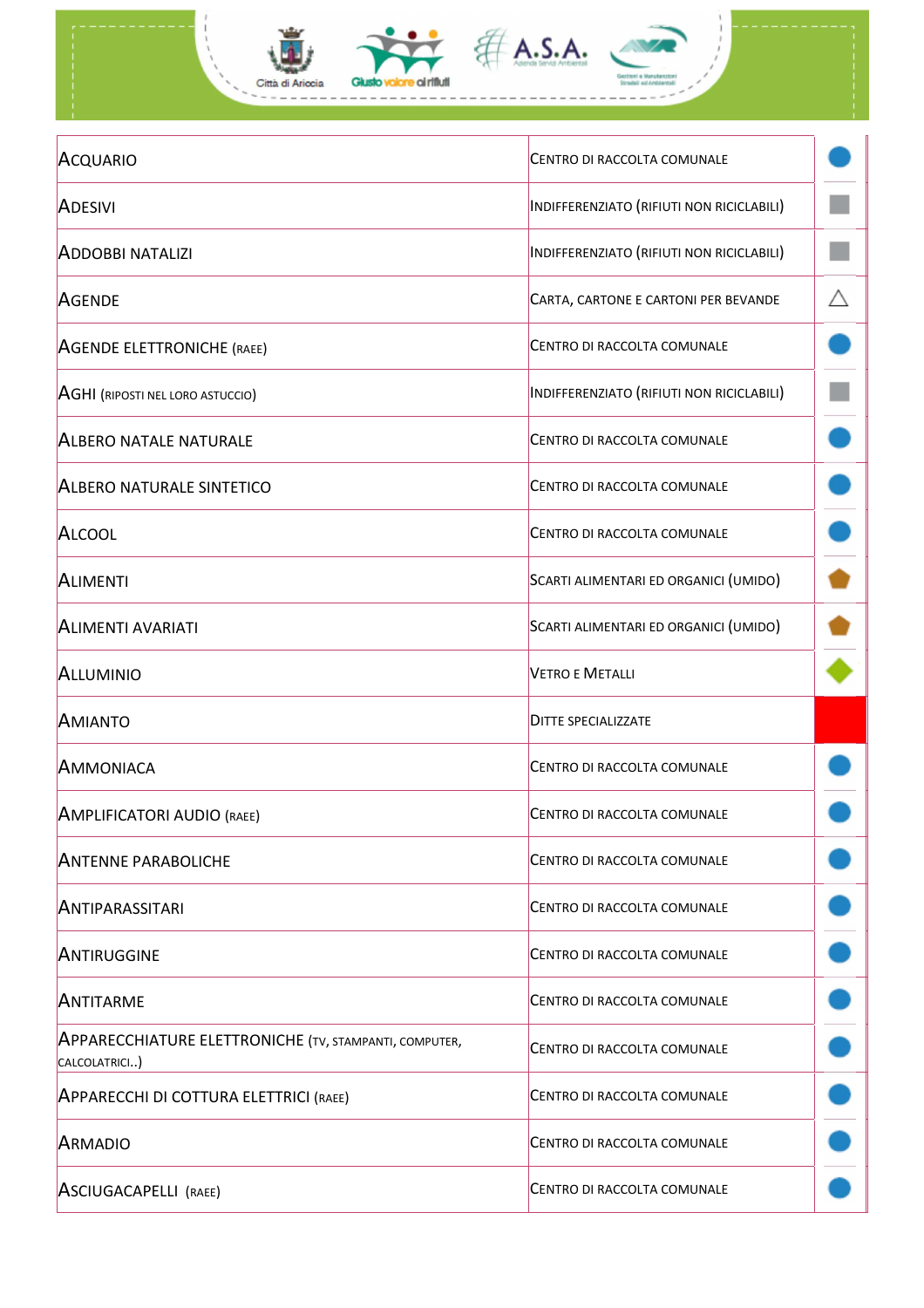| <b>ASPIRAPOLVERE (RAEE)</b>                          | CENTRO DI RACCOLTA COMUNALE                                     |  |
|------------------------------------------------------|-----------------------------------------------------------------|--|
| <b>ASSE DA STIRO</b>                                 | CENTRO DI RACCOLTA COMUNALE                                     |  |
| <b>ASSORBENTI IGIENICI</b>                           | INDIFFERENZIATO (RIFIUTI NON RICICLABILI)                       |  |
| <b>ASTUCCIO RIMMEL</b>                               | INDIFFERENZIATO (RIFIUTI NON RICICLABILI)                       |  |
| <b>ASTUCCIO ROSSETTO</b>                             | INDIFFERENZIATO (RIFIUTI NON RICICLABILI)                       |  |
| ATTACCAPANNI IN LEGNO                                | CENTRO DI RACCOLTA COMUNALE                                     |  |
| <b>ATTACCAPANNI IN METALLO</b>                       | CENTRO DI RACCOLTA COMUNALE                                     |  |
| <b>ATTACCAPANNI IN PLASTICA</b>                      | <b>IMBALLAGGI IN PLASTICA</b>                                   |  |
| <b>AUTORADIO</b> (RAEE)                              | CENTRO DI RACCOLTA COMUNALE                                     |  |
| <b>AVANZI DI PASTI</b>                               | SCARTI ALIMENTARI ED ORGANICI (UMIDO)                           |  |
| В                                                    |                                                                 |  |
| <b>BACINELLA IN PLASTICA</b>                         | CENTRO DI RACCOLTA COMUNALE                                     |  |
| <b>BARATTOLI VERNICE</b> (USO DOMESTICO)             | <b>CENTRO DI RACCOLTA COMUNALE</b>                              |  |
| <b>BARATTOLI IN METALLO PER ALIMENTI</b>             | <b>VETRO E METALLI</b>                                          |  |
| <b>BARATTOLI IN PLASTICA PER GELATI</b>              | <b>IMBALLAGGI IN PLASTICA</b>                                   |  |
| <b>BASTONCINI COTONATI USA E GETTA (COTTON FIOC)</b> | INDIFFERENZIATO (RIFIUTI NON RICICLABILI)                       |  |
| <b>BASTONE SCOPA</b>                                 | INDIFFERENZIATO (RIFIUTI NON RICICLABILI)                       |  |
| <b>BATTERIE</b> (PILE)                               | <b>CONTENITORE PRESSO NEGOZI</b><br>CENTRO DI RACCOLTA COMUNALE |  |
| <b>BATTERIE PER OROLOGI</b>                          | <b>CONTENITORE PRESSO NEGOZI</b><br>CENTRO DI RACCOLTA COMUNALE |  |
| <b>BATUFFOLI COTONE SPORCHI</b>                      | INDIFFERENZIATO (RIFIUTI NON RICICLABILI)                       |  |
| <b>BIANCHERIA INTIMA</b>                             | INDIFFERENZIATO (RIFIUTI NON RICICLABILI)                       |  |
| <b>BIANCHETTO</b>                                    | INDIFFERENZIATO (RIFIUTI NON RICICLABILI)                       |  |
| <b>BICCHIERI DI PLASTICA USA E GETTA</b>             | <b>IMBALLAGGI IN PLASTICA</b>                                   |  |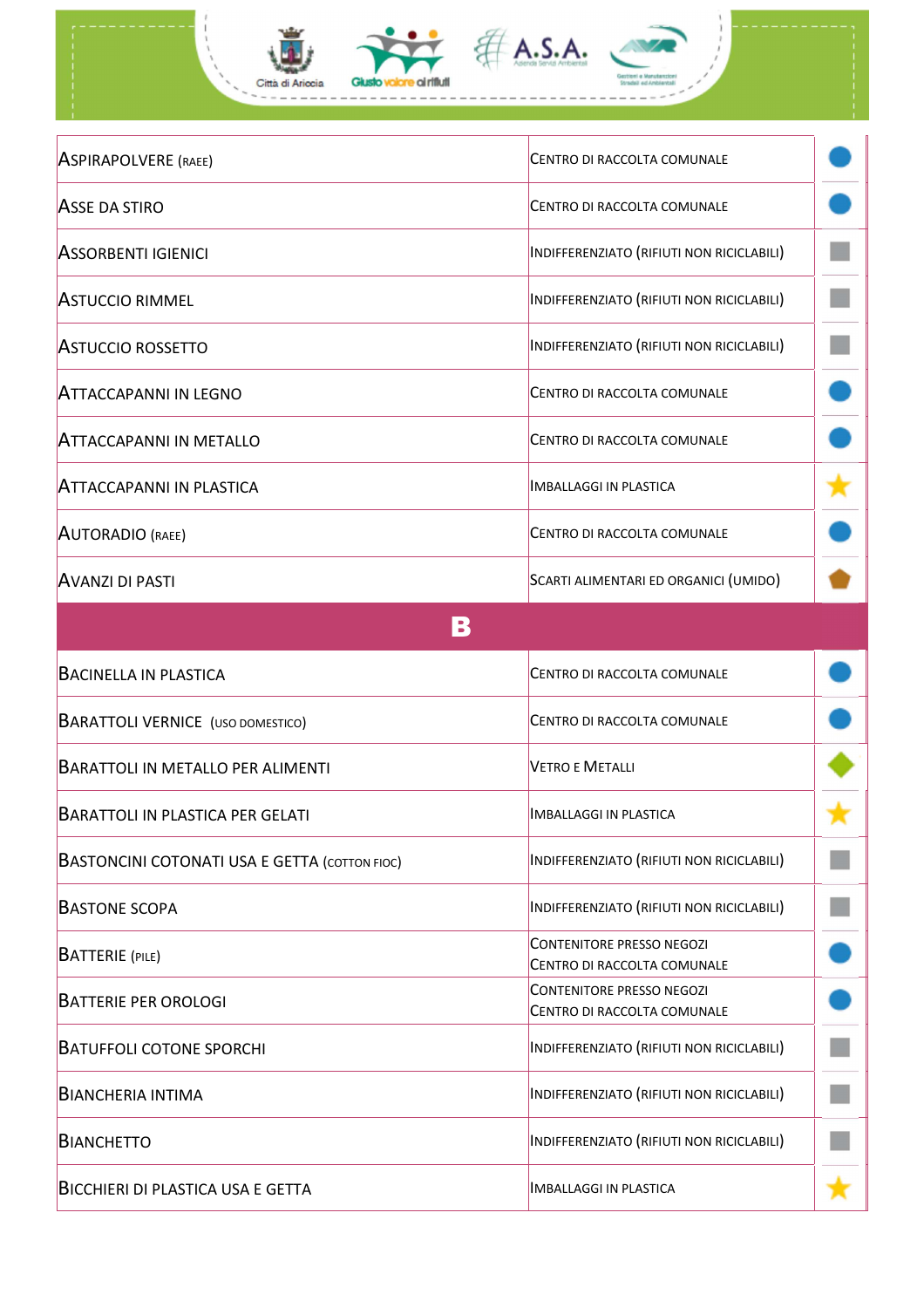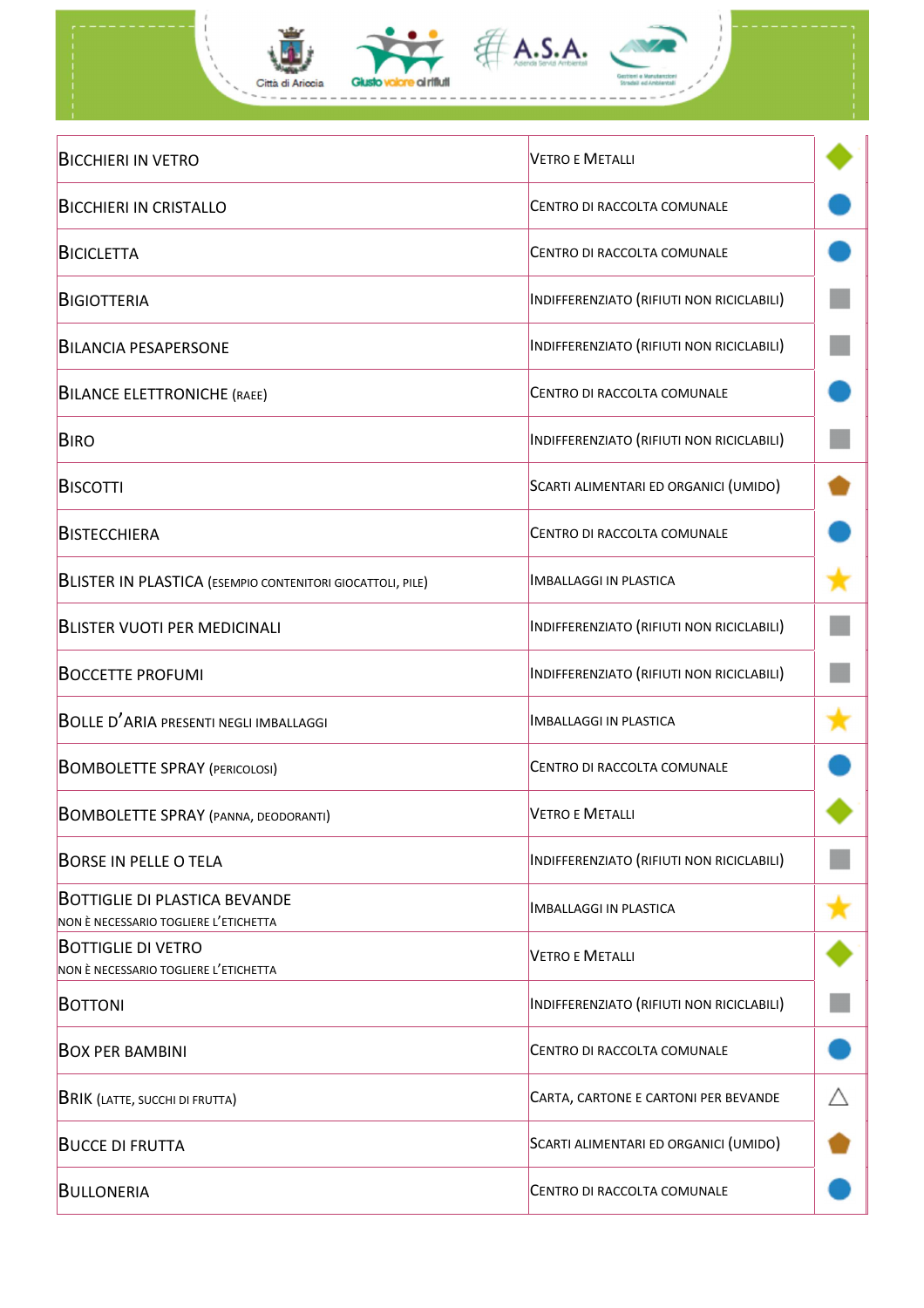

| <b>BUSTE IMBOTTITE</b>                                    | INDIFFERENZIATO (RIFIUTI NON RICICLABILI) |   |
|-----------------------------------------------------------|-------------------------------------------|---|
| <b>BUSTE LETTERE CON FINESTRA IN PLASTICA</b>             | CARTA, CARTONE E CARTONI PER BEVANDE      | Δ |
| <b>BUSTE DI PLASTICA ALIMENTI (PASTA, MOZZARELLE ECC)</b> | <b>IMBALLAGGI IN PLASTICA</b>             |   |
| <b>BUSTE SPESA BIODEGRADABILI</b>                         | SCARTI ALIMENTARI ED ORGANICI (UMIDO)     |   |
| <b>BUSTE SPESA NON BIODEGRADABILI</b>                     | <b>IMBALLAGGI IN PLASTICA</b>             |   |
|                                                           |                                           |   |
| <b>CAFFETTIERA</b> (SENZA PARTI IN PLASTICA)              | <b>VETRO E METALLI</b>                    |   |
| <b>CAFFETTIERA</b> (CON PARTI IN PLASTICA)                | INDIFFERENZIATO (RIFIUTI NON RICICLABILI) |   |
| <b>CALCINACCI</b> (MODESTE QUANTITÀ DOMESTICHE)           | CENTRO DI RACCOLTA COMUNALE               |   |
| <b>CALCOLATRICI</b>                                       | CENTRO DI RACCOLTA COMUNALE               |   |
| <b>CALENDARI</b>                                          | CARTA, CARTONE E CARTONI PER BEVANDE      | Λ |
| <b>CALZE DI NYLON</b>                                     | INDIFFERENZIATO (RIFIUTI NON RICICLABILI) |   |
| <b>CALZE E CALZINI</b>                                    | INDIFFERENZIATO (RIFIUTI NON RICICLABILI) |   |
| <b>CANDELE</b>                                            | INDIFFERENZIATO (RIFIUTI NON RICICLABILI) |   |
| <b>CAPELLI / PELI ANIMALI</b>                             | SCARTI ALIMENTARI ED ORGANICI (UMIDO)     |   |
| <b>CAPPELLI</b>                                           | CENTRO DI RACCOLTA COMUNALE               |   |
| <b>CARAFFE DI VETRO</b>                                   | <b>VETRO E METALLI</b>                    |   |
| <b>CARAFFE DI CRISTALLO</b>                               | CENTRO DI RACCOLTA COMUNALE               |   |
| CARDS PLASTIFICATE (BANCOMAT/SPESA)                       | INDIFFERENZIATO (RIFIUTI NON RICICLABILI) |   |
| <b>CARNE</b>                                              | SCARTI ALIMENTARI ED ORGANICI (UMIDO)     |   |
| <b>CARROZZINE</b>                                         | CENTRO DI RACCOLTA COMUNALE               |   |
| <b>CARTA ASSORBENTI DA CUCINA</b>                         | SCARTI ALIMENTARI ED ORGANICI (UMIDO)     |   |
| <b>CARTA CARBONE</b>                                      | INDIFFERENZIATO (RIFIUTI NON RICICLABILI) |   |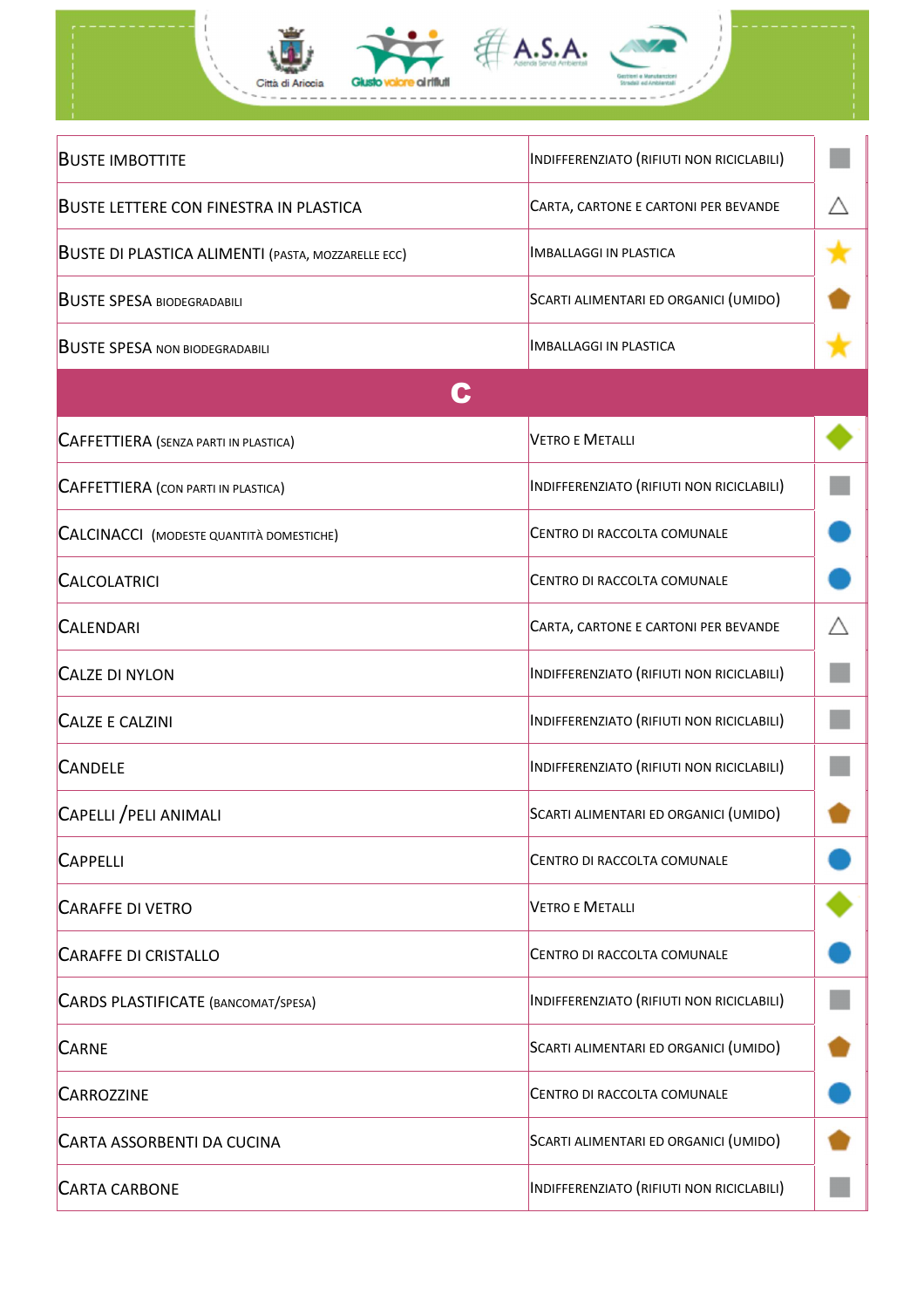

| <b>CARTA DA PACCO</b>                                                          | CARTA, CARTONE E CARTONI PER BEVANDE                        | Λ |
|--------------------------------------------------------------------------------|-------------------------------------------------------------|---|
| <b>CARTA DEL PANE</b>                                                          | CARTA, CARTONE E CARTONI PER BEVANDE                        |   |
| <b>CARTA FORNO</b>                                                             | INDIFFERENZIATO (RIFIUTI NON RICICLABILI)                   |   |
| CARTA PER ALIMENTI ACCOPPIATE (FORMAGGIO O AFFETTATI)                          | INDIFFERENZIATO (RIFIUTI NON RICICLABILI)                   |   |
| <b>CARTA STAGNOLA (ALLUMINIO, PULITA)</b>                                      | <b>VETRO E METALLI</b>                                      |   |
| <b>CARTELLINE IN MATERIALI VARI</b>                                            | INDIFFERENZIATO (RIFIUTI NON RICICLABILI)                   |   |
| <b>CARTONE ONDULATO</b>                                                        | CARTA, CARTONE E CARTONI PER BEVANDE                        | Λ |
| <b>CARTONI DELLE PIZZE SE NON UNTI</b>                                         | CARTA, CARTONE E CARTONI PER BEVANDE                        | Λ |
| <b>CARTONI DELLE PIZZE SE UNTI</b>                                             | SCARTI ALIMENTARI ED ORGANICI (UMIDO)                       |   |
| <b>CARTUCCE STAMPANTI</b>                                                      | <b>CONTENITORE PER TONER</b><br>CENTRO DI RACCOLTA COMUNALE |   |
| CASCO PER MOTO E BICI                                                          | CENTRO DI RACCOLTA COMUNALE                                 |   |
| <b>CASSETTE AUDIO</b>                                                          | INDIFFERENZIATO (RIFIUTI NON RICICLABILI)                   |   |
| <b>CASSETTE DELLA FRUTTA IN LEGNO</b>                                          | CENTRO DI RACCOLTA COMUNALE                                 |   |
| <b>CASSETTINE FRUTTA IN LEGNO ES. FRAGOLE</b><br>(PEZZETTI O PICCOLE QUANTITÀ) | SCARTI ALIMENTARI ED ORGANICI (UMIDO)                       |   |
| CASSETTE DELLA FRUTTA IN PLASTICA                                              | <b>IMBALLAGGI IN PLASTICA</b>                               |   |
| <b>CASSETTE DI CARTONE PER LA FRUTTA</b>                                       | CARTA, CARTONE E CARTONI PER BEVANDE                        |   |
| <b>CD</b>                                                                      | CENTRO DI RACCOLTA COMUNALE                                 |   |
| <b>CELLOPHANE</b>                                                              | <b>IMBALLAGGI IN PLASTICA</b>                               |   |
| CELLULARI/TELEFONI (RAEE) (ANCHE ACCESSORI)                                    | CENTRO DI RACCOLTA COMUNALE                                 |   |
| CEMENTO (PICCOLE QUANTITÀ)                                                     | CENTRO DI RACCOLTA COMUNALE                                 |   |
| CENERE DEL CAMINETTO (SPENTA E PICCOLE QUANTITÀ)                               | SCARTI ALIMENTARI ED ORGANICI (UMIDO)                       |   |
| <b>CERAMICHE VARIE</b>                                                         | INDIFFERENZIATO (RIFIUTI NON RICICLABILI)                   |   |
| <b>CERCHIONI DI PNEUMATICI</b>                                                 | CENTRO DI RACCOLTA COMUNALE                                 |   |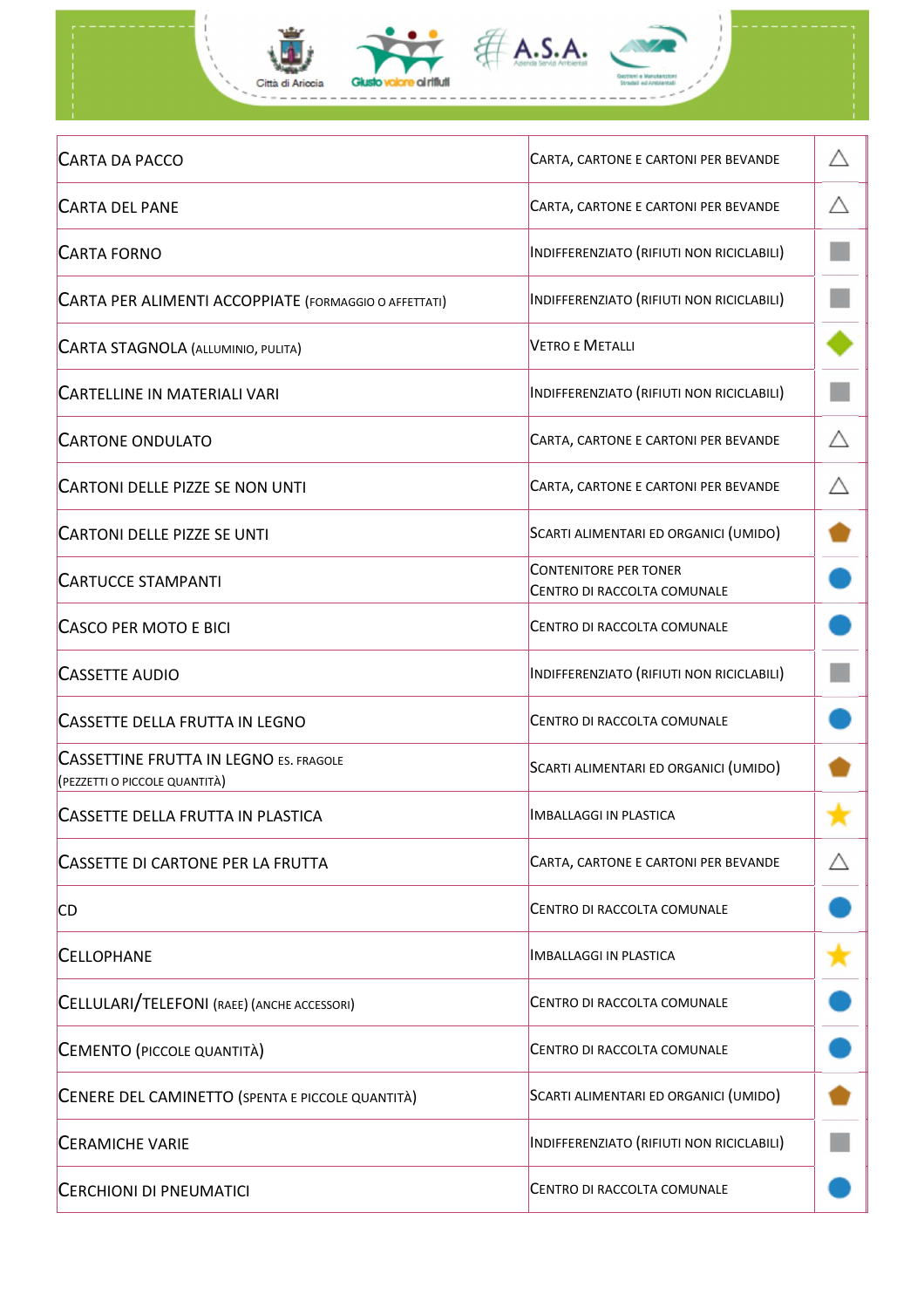

| <b>CEROTTI</b>                                                                                       | INDIFFERENZIATO (RIFIUTI NON RICICLABILI)         |              |
|------------------------------------------------------------------------------------------------------|---------------------------------------------------|--------------|
| <b>CHIAVI</b>                                                                                        | INDIFFERENZIATO (RIFIUTI NON RICICLABILI)         |              |
| <b>CHIODI</b> (PICCOLE QUANTITÀ)                                                                     | INDIFFERENZIATO (RIFIUTI NON RICICLABILI)         |              |
| CHIUSURA DELLO YOGURT IN CARTA STAGNATA                                                              | <b>VETRO E METALLI</b>                            |              |
| <b>CIABATTE</b>                                                                                      | INDIFFERENZIATO (RIFIUTI NON RICICLABILI)         |              |
| CIALDA IN PLASTICA PER CAFFÈ ESPRESSO                                                                | INDIFFERENZIATO (RIFIUTI NON RICICLABILI)         |              |
| <b>CIBO</b> (AVANZI SIA CRUDI CHE CUCINATI)                                                          | SCARTI ALIMENTARI ED ORGANICI (UMIDO)             |              |
| <b>CINTURE</b>                                                                                       | CENTRO DI RACCOLTA COMUNALE                       |              |
| <b>CLIMATIZZATORI (RAEE)</b>                                                                         | CENTRO DI RACCOLTA COMUNALE                       |              |
| <b>COLLA STICK</b>                                                                                   | INDIFFERENZIATO (RIFIUTI NON RICICLABILI)         |              |
| COLORI A OLIO/TEMPERE/ACRILICI                                                                       | INDIFFERENZIATO (RIFIUTI NON RICICLABILI)         |              |
| <b>COLTELLI ELETTRICI (RAEE)</b>                                                                     | CENTRO DI RACCOLTA COMUNALE                       |              |
| <b>COMPUTER (RAEE)</b>                                                                               | CENTRO DI RACCOLTA COMUNALE                       |              |
| <b>CONGELATORI</b> (RAEE)                                                                            | CENTRO DI RACCOLTA COMUNALE                       |              |
| CONTENITORE DA CUCINA IN PLASTICA                                                                    | İMBALLAGGI IN PLASTICA                            |              |
| <b>CONTENITORE DELLO YOGURT</b>                                                                      | <b>IMBALLAGGI IN PLASTICA</b>                     |              |
| CONTENITORE DI PRODOTTI PER IGIENE DELLA CASA VUOTI<br>(LAVATRICE, LAVASTOVIGLIE, AMMORBIDENTE, ECC) | İMBALLAGGI IN PLASTICA                            |              |
| CONTENITORE DI PRODOTTI PER IGIENE PERSONALE VUOTI<br>(BAGNOSCHIUMA, SHAMPOO, ECC)                   | İMBALLAGGI IN PLASTICA                            |              |
| CONTENITORE IN CARTONE SALE E ZUCCHERO                                                               | CARTA, CARTONE E CARTONI PER BEVANDE              |              |
| <b>COPERTE</b>                                                                                       | CONTENITORI STRADALI INDUMENTI                    | <b>Provi</b> |
| <b>COPERTINE QUADERNI CON ANELLI</b>                                                                 | INDIFFERENZIATO (RIFIUTI NON RICICLABILI)         |              |
| <b>COPERTONI</b> (AUTO, MOTO, BICI)                                                                  | <b>INGOMBRANTI</b><br>CENTRO DI RACCOLTA COMUNALE |              |
| <b>COSMETICI</b> (CREME ECC)                                                                         | INDIFFERENZIATO (RIFIUTI NON RICICLABILI)         |              |
|                                                                                                      |                                                   |              |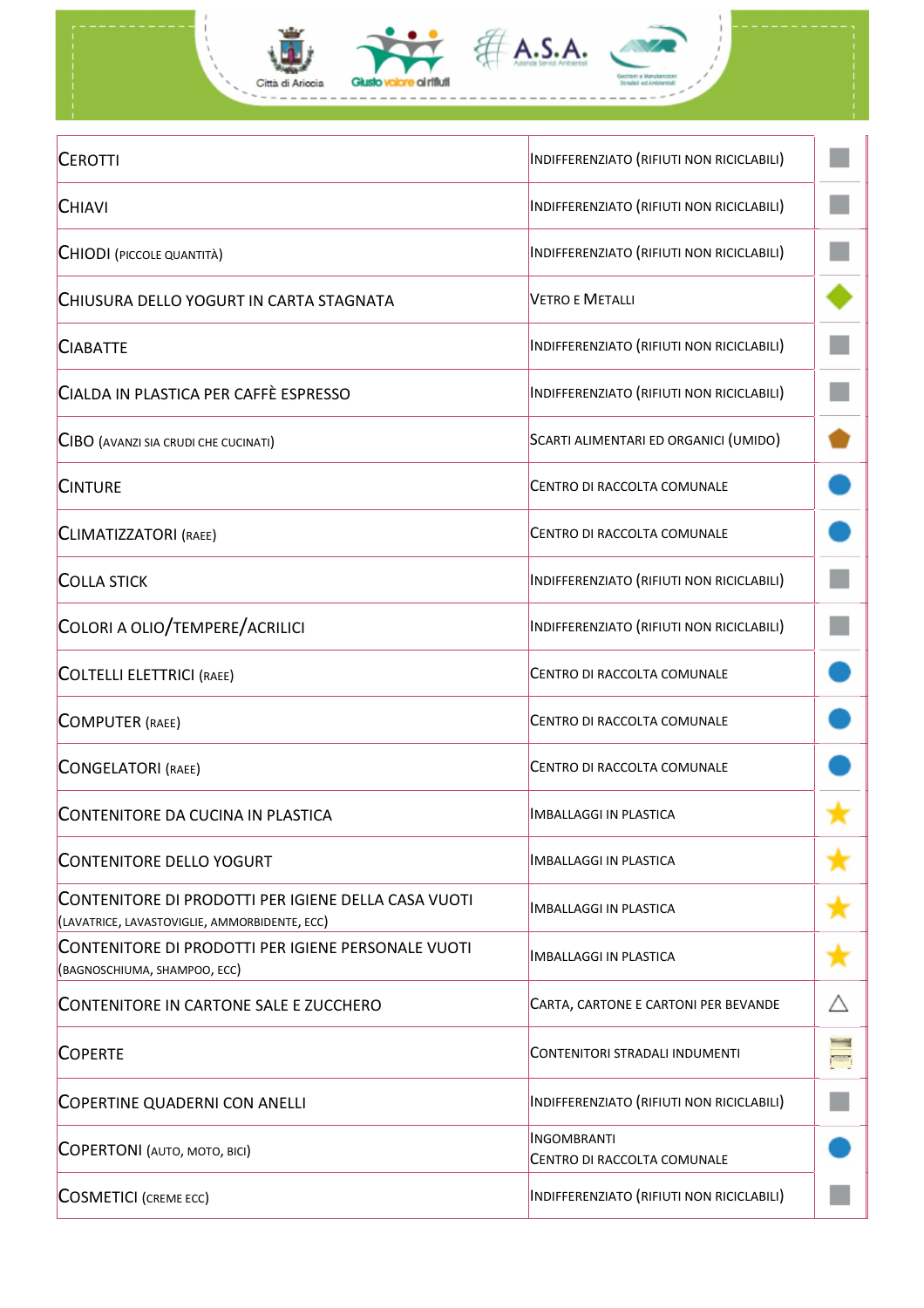

| <b>COTONE IDROFILO</b>                   | INDIFFERENZIATO (RIFIUTI NON RICICLABILI) |  |
|------------------------------------------|-------------------------------------------|--|
| COVER DI CELLULARI, TELECOMANDO          | INDIFFERENZIATO (RIFIUTI NON RICICLABILI) |  |
| COZZE, VONGOLE, LUMACHE (GUSCI)          | INDIFFERENZIATO (RIFIUTI NON RICICLABILI) |  |
| <b>CRETA</b>                             | INDIFFERENZIATO (RIFIUTI NON RICICLABILI) |  |
| <b>CUCINA</b> (MOBILI, ELETTRODOMESTICI) | CENTRO DI RACCOLTA COMUNALE               |  |
| CUFFIE AUDIO/STEREO (RAEE)               | CENTRO DI RACCOLTA COMUNALE               |  |
| <b>CUSCINI</b>                           | INDIFFERENZIATO (RIFIUTI NON RICICLABILI) |  |
|                                          |                                           |  |
| <b>DAMIGIANE</b>                         | <b>CENTRO DI RACCOLTA COMUNALE</b>        |  |
| <b>DENTIFRICIO</b> (TUBETTO)             | INDIFFERENZIATO (RIFIUTI NON RICICLABILI) |  |
| DEPLIANT, VOLANTINI PUBBLICITARI         | CARTA, CARTONE E CARTONI PER BEVANDE      |  |
| <b>DIARIO</b>                            | CARTA, CARTONE E CARTONI PER BEVANDE      |  |
| <b>DISCHI VINILE</b>                     | INDIFFERENZIATO (RIFIUTI NON RICICLABILI) |  |
| DIVANI, POLTRONE                         | CENTRO DI RACCOLTA COMUNALE               |  |
| <b>DVD</b>                               | INDIFFERENZIATO (RIFIUTI NON RICICLABILI) |  |
|                                          |                                           |  |
| <b>ELASTICI</b>                          | INDIFFERENZIATO (RIFIUTI NON RICICLABILI) |  |
| <b>ELETTRODOMESTICI</b>                  | CENTRO DI RACCOLTA COMUNALE               |  |
| <b>ERBA TAGLIATA</b>                     | CENTRO DI RACCOLTA COMUNALE               |  |
| <b>ESCREMENTI ANIMALI</b>                | INDIFFERENZIATO (RIFIUTI NON RICICLABILI) |  |
| <b>EVIDENZIATORI</b>                     | INDIFFERENZIATO (RIFIUTI NON RICICLABILI) |  |
|                                          |                                           |  |
| <b>FALDONI UFFICIO SENZA ANELLI</b>      | CARTA, CARTONE E CARTONI PER BEVANDE      |  |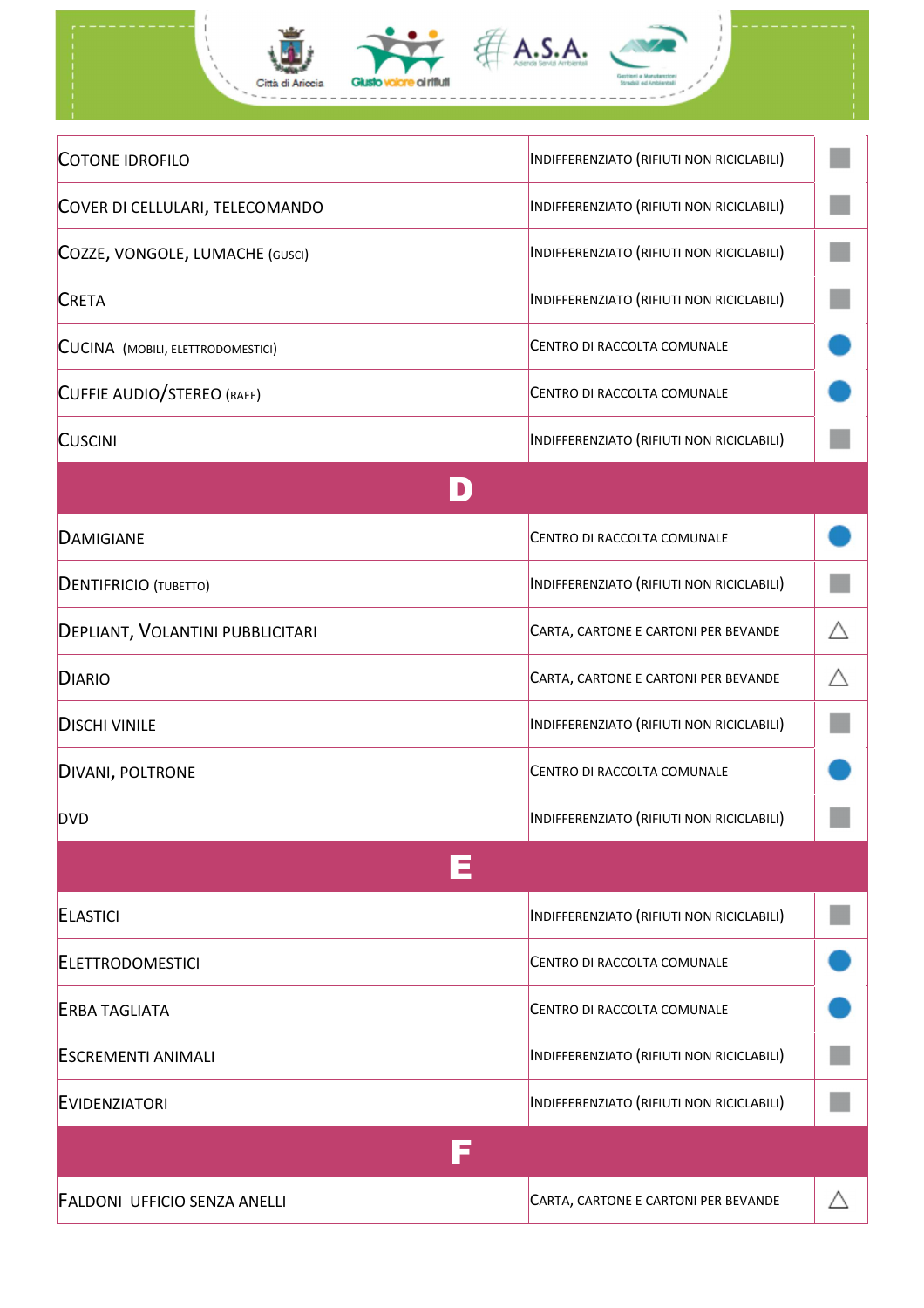

| <b>FORNI MICRONDE (RAEE)</b>         | CENTRO DI RACCOLTA COMUNALE               |  |
|--------------------------------------|-------------------------------------------|--|
| <b>FOTOGRAFIE</b>                    | INDIFFERENZIATO (RIFIUTI NON RICICLABILI) |  |
| <b>FOTOCOPIATRICI (RAEE)</b>         | CENTRO DI RACCOLTA COMUNALE               |  |
| <b>FRIGGITRICI ELETTRICHE (RAEE)</b> | CENTRO DI RACCOLTA COMUNALE               |  |
| <b>FRIGORIFERI</b> (RAEE)            | CENTRO DI RACCOLTA COMUNALE               |  |
| <b>FRULLATORI (RAEE)</b>             | CENTRO DI RACCOLTA COMUNALE               |  |
| FRUTTA                               | SCARTI ALIMENTARI ED ORGANICI (UMIDO)     |  |
|                                      |                                           |  |

**FORMAGGI** SCARTI ALIMENTARI ED ORGANICI (UMIDO)

G GABBIETTA PER ANIMALI CENTRO DI RACCOLTA COMUNALE GARZE **INDIFFERENZIATO** (RIFIUTI NON RICICLABILI) **GAZEBO** CENTRO DI RACCOLTA COMUNALE

÷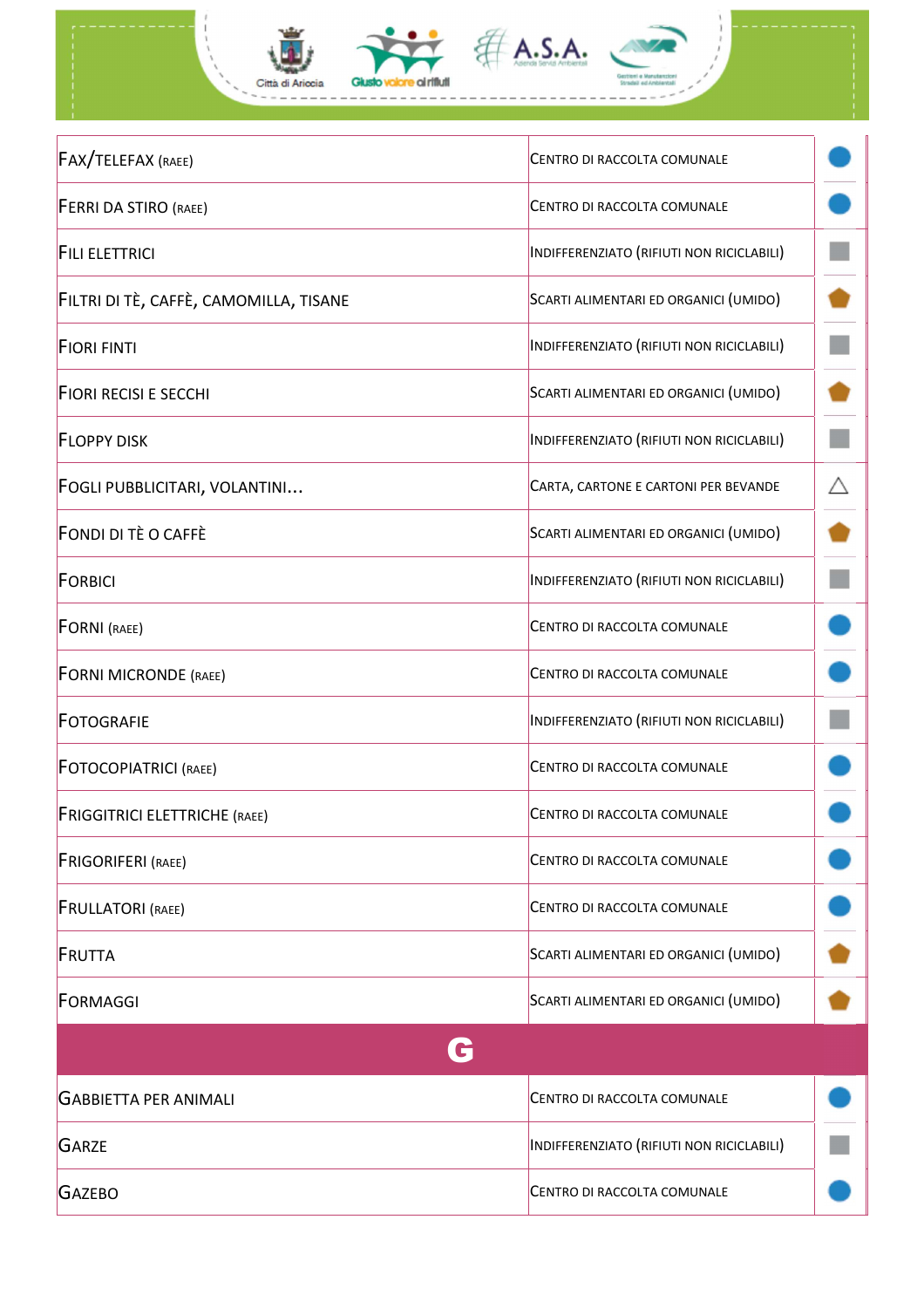

| <b>GIOCATTOLI (QUALSIASI TIPO)</b>            | INDIFFERENZIATO (RIFIUTI NON RICICLABILI)               |   |
|-----------------------------------------------|---------------------------------------------------------|---|
| GIOCATTOLI/GIOCHI AD ENERGIA ELETTRICA (RAEE) | CENTRO DI RACCOLTA COMUNALE                             |   |
| <b>GIORNALI E RIVISTE</b>                     | CARTA, CARTONE E CARTONI PER BEVANDE                    | Λ |
| <b>GOMMA DA MASTICARE</b>                     | INDIFFERENZIATO (RIFIUTI NON RICICLABILI)               |   |
| <b>GOMME PER CANCELLARE</b>                   | INDIFFERENZIATO (RIFIUTI NON RICICLABILI)               |   |
| GOMMAPIUMA                                    | INDIFFERENZIATO (RIFIUTI NON RICICLABILI)               |   |
| <b>GUANTI IN GOMMA</b>                        | INDIFFERENZIATO (RIFIUTI NON RICICLABILI)               |   |
| GUSCI D'UOVO                                  | SCARTI ALIMENTARI ED ORGANICI (UMIDO)                   |   |
|                                               |                                                         |   |
| <b>IMBALLAGGI DI CARTA O CARTONE</b>          | CARTA, CARTONE E CARTONI PER BEVANDE                    |   |
| <b>IMPIANTI STEREO (RAEE)</b>                 | CENTRO DI RACCOLTA COMUNALE                             |   |
| <b>INCARTI BRIOCHES TRASPARENTI</b>           | <b>IMBALLAGGI IN PLASTICA</b>                           |   |
| <b>INCARTI CARAMELLE TRASPARENTI</b>          | <b>IMBALLAGGI IN PLASTICA</b>                           |   |
|                                               |                                                         |   |
| LAMPADE                                       | INDIFFERENZIATO (RIFIUTI NON RICICLABILI)               |   |
| LAMPADINE                                     | INDIFFERENZIATO (RIFIUTI NON RICICLABILI)               |   |
| LAMPADE FLUORESCENTI -LFC (RAEE)              | CENTRO DI RACCOLTA COMUNALE                             |   |
| <b>LASTRE DI VETRO</b>                        | CENTRO DI RACCOLTA COMUNALE                             |   |
| LATTINE                                       | <b>VETRO E METALLI</b>                                  |   |
| LAVATRICI (RAEE)                              | CENTRO DI RACCOLTA COMUNALE                             |   |
| <b>LEGNI DA POTATURA</b>                      | <b>SFALCI E POTATURE</b><br>CENTRO DI RACCOLTA COMUNALE |   |
| LETTIERE PICCOLI ANIMALI (TIPO MINERALE)      | INDIFFERENZIATO (RIFIUTI NON RICICLABILI)               |   |
| <b>LETTORI DVD (RAEE)</b>                     | CENTRO DI RACCOLTA COMUNALE                             |   |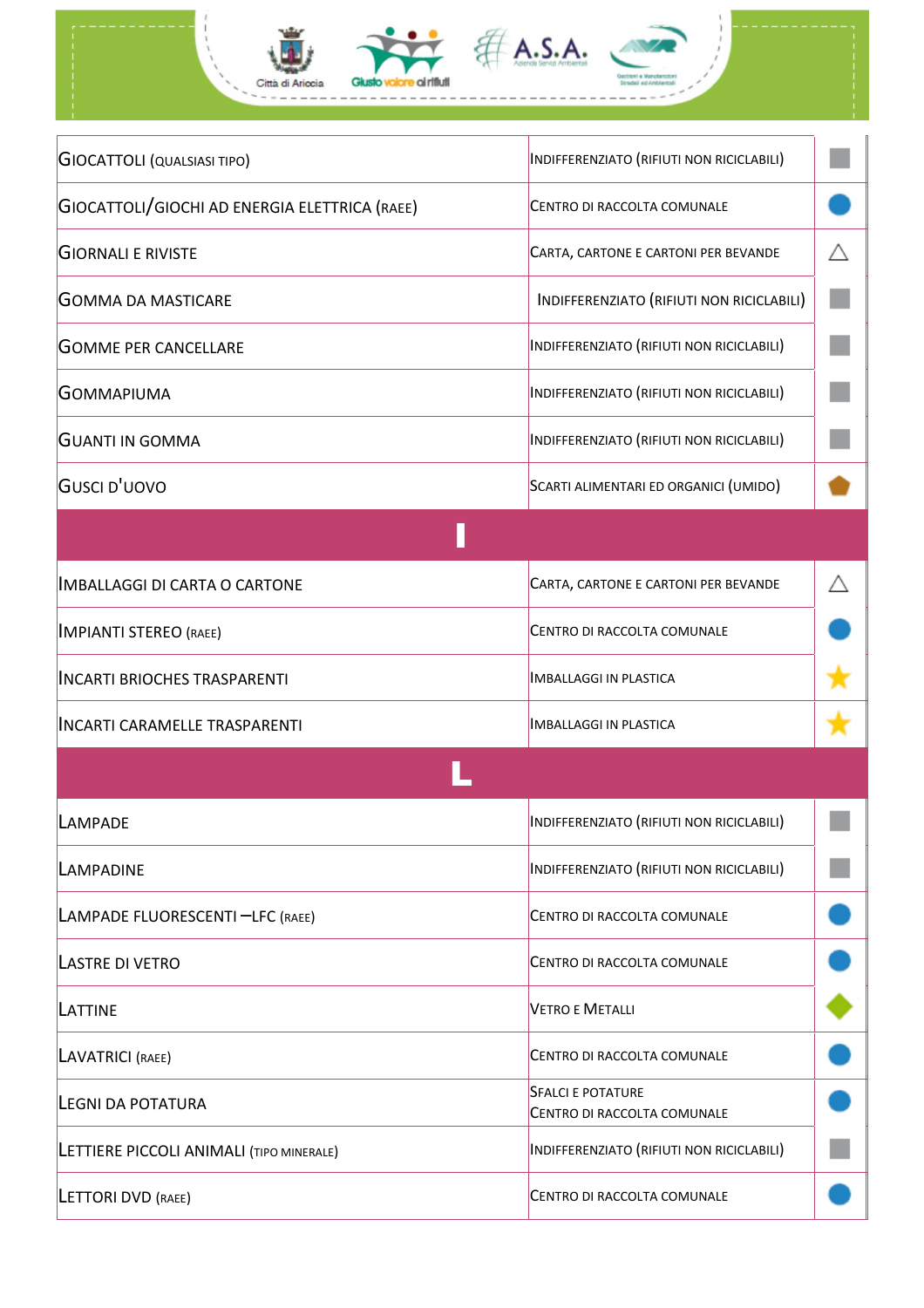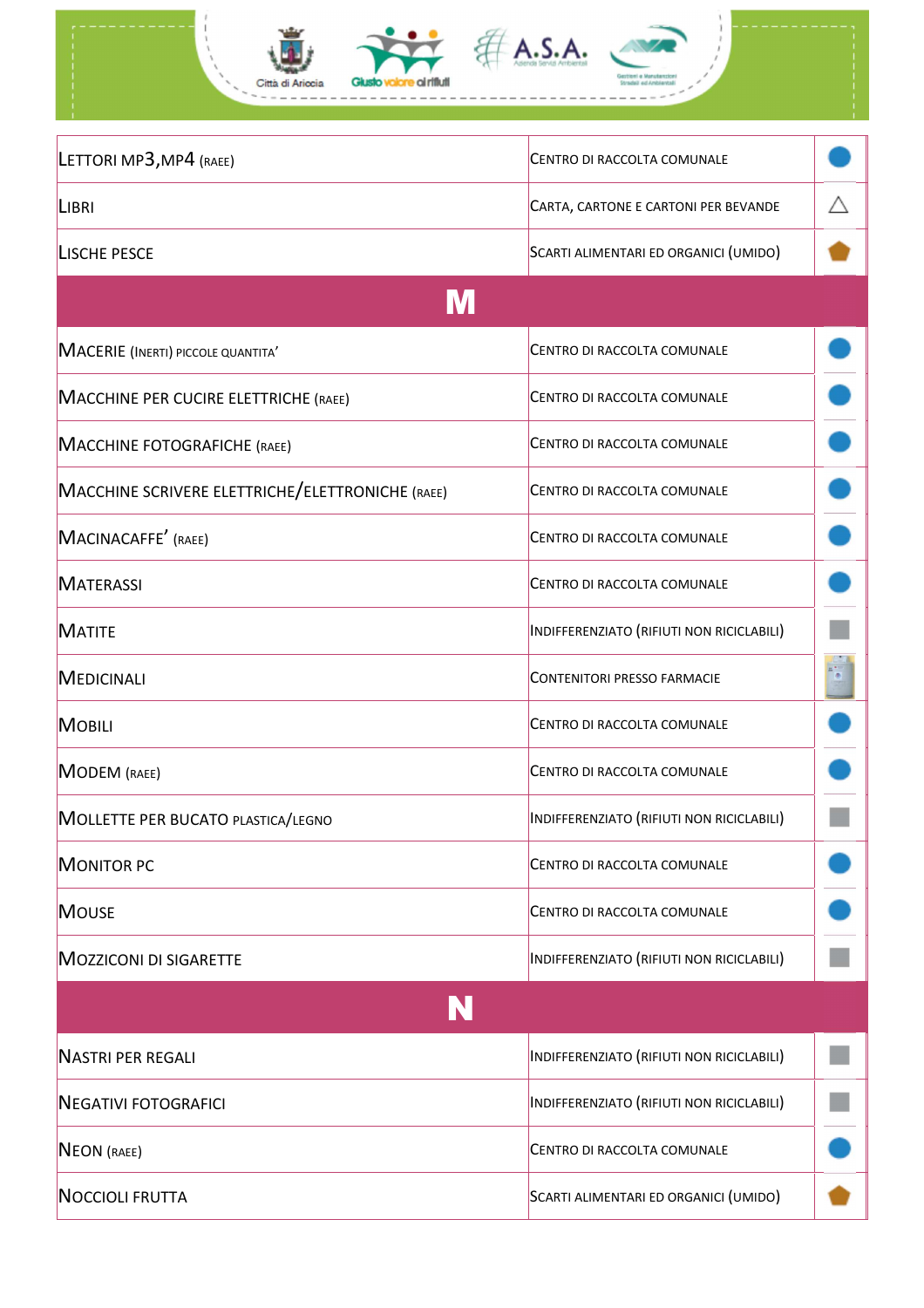

| <b>OCCHIALI</b>                            | INDIFFERENZIATO (RIFIUTI NON RICICLABILI)                                     |  |
|--------------------------------------------|-------------------------------------------------------------------------------|--|
| <b>OGGETTI IN FERRO BATTUTO</b>            | CENTRO DI RACCOLTA COMUNALE                                                   |  |
| <b>OLIO VEGETALE ESAUSTO USO DOMESTICO</b> | CENTRO DI RACCOLTA COMUNALE                                                   |  |
| <b>OROLOGI</b> (RAEE)                      | CENTRO DI RACCOLTA COMUNALE                                                   |  |
| Ossi                                       | SCARTI ALIMENTARI ED ORGANICI (UMIDO)                                         |  |
|                                            |                                                                               |  |
| PAGLIA                                     | SCARTI ALIMENTARI ED ORGANICI (UMIDO)                                         |  |
| <b>PALETTA RIFIUTI</b>                     | INDIFFERENZIATO (RIFIUTI NON RICICLABILI)                                     |  |
| <b>PALLETS</b>                             | CENTRO DI RACCOLTA COMUNALE                                                   |  |
| <b>PALLONI DA GIOCO</b>                    | INDIFFERENZIATO (RIFIUTI NON RICICLABILI)                                     |  |
| PANE                                       | SCARTI ALIMENTARI ED ORGANICI (UMIDO)                                         |  |
| PANNOLINI                                  | SERVIZIO DEDICATO (VEDI LEGENDA)<br>INDIFFERENZIATO (RIFIUTI NON RICICLABILI) |  |
| PANNOLONI                                  | SERVIZIO DEDICATO (VEDI LEGENDA)<br>INDIFFERENZIATO (RIFIUTI NON RICICLABILI) |  |
| PELLICOLE FOTOGRAFICHE                     | INDIFFERENZIATO (RIFIUTI NON RICICLABILI)                                     |  |
| PELLICOLE DI CELLOPHANE                    | <b>IMBALLAGGI IN PLASTICA</b>                                                 |  |
| PELUCHES                                   | INDIFFERENZIATO (RIFIUTI NON RICICLABILI)                                     |  |
| PENNARELLI / PENNELLI                      | INDIFFERENZIATO (RIFIUTI NON RICICLABILI)                                     |  |
| PENTOLE, PADELLE, TEGAMI                   | CENTRO DI RACCOLTA COMUNALE                                                   |  |
| PERSIANE / TAPPARELLE                      | CENTRO DI RACCOLTA COMUNALE                                                   |  |
| PETTINE                                    | INDIFFERENZIATO (RIFIUTI NON RICICLABILI)                                     |  |
| <b>PHONE</b> (RAEE)                        | CENTRO DI RACCOLTA COMUNALE                                                   |  |
| PIANTE D'APPARTAMENTO (PICCOLE)            | SCARTI ALIMENTARI ED ORGANICI (UMIDO)                                         |  |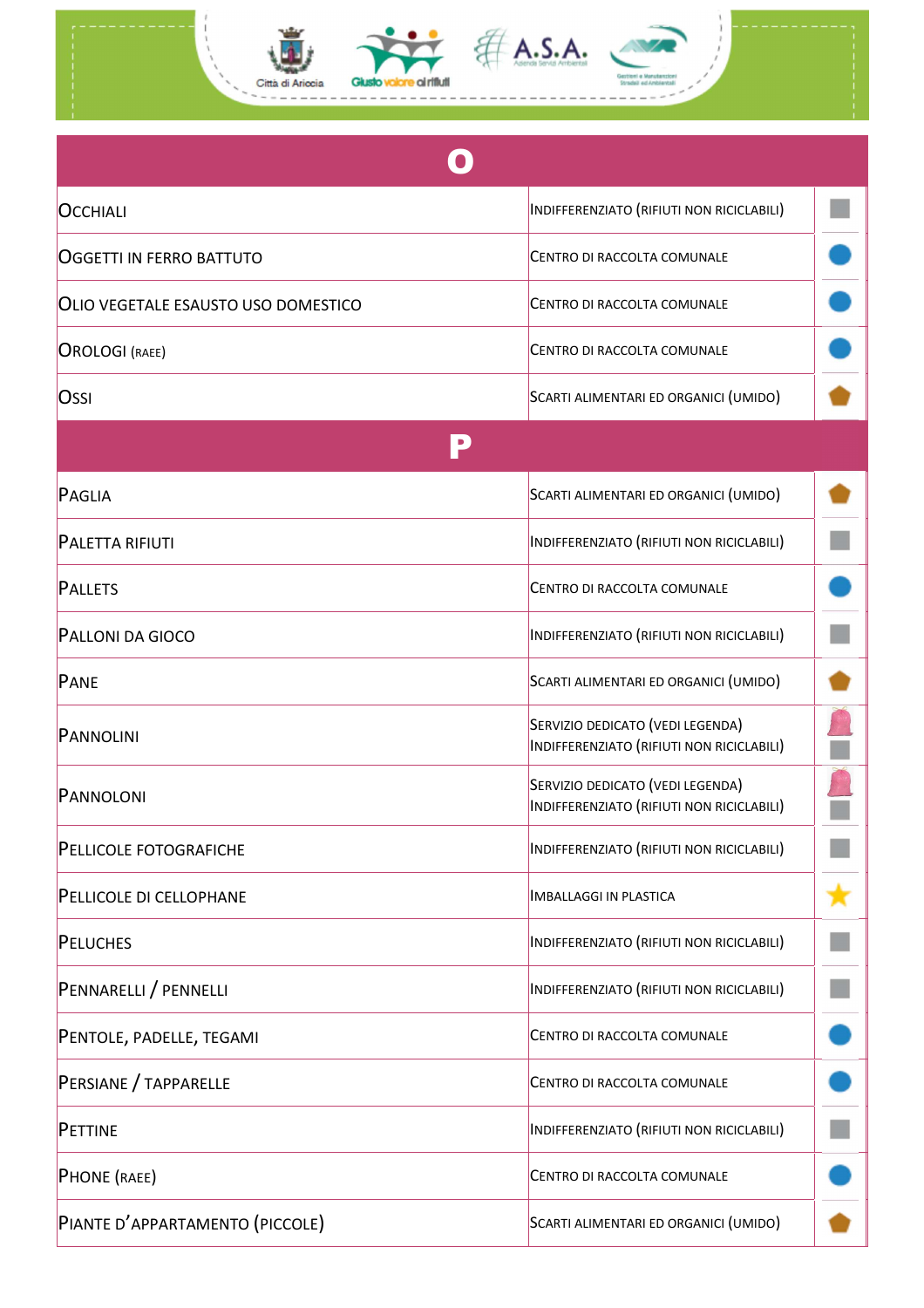

| PIANTE D'APPARTAMENTO (GRANDI)                | CENTRO DI RACCOLTA COMUNALE                                           |   |
|-----------------------------------------------|-----------------------------------------------------------------------|---|
| <b>PIASTRINE PER ZANZARE</b>                  | INDIFFERENZIATO (RIFIUTI NON RICICLABILI)                             |   |
| PIATTI IN CERAMICA/PIREX                      | INDIFFERENZIATO (RIFIUTI NON RICICLABILI)                             |   |
| PIATTI IN PLASTICA USA E GETTA                | <b>IMBALLAGGI IN PLASTICA</b>                                         |   |
| PICCOLE QUANTITÀ DI POLVERE                   | INDIFFERENZIATO (RIFIUTI NON RICICLABILI)                             |   |
| PICCOLE QUANTITÀ DI SEGATURA                  | SCARTI ALIMENTARI ED ORGANICI (UMIDO)                                 |   |
| PICCOLI ELETTRODOMESTICI                      | CENTRO DI RACCOLTA COMUNALE                                           |   |
| PIEGHEVOLI PUBBLICITARI                       | CARTA, CARTONE E CARTONI PER BEVANDE                                  | Λ |
| PILE (BATTERIE USO DOMESTICO)                 | <b>CONTENITORI PILE SUL TERRITORIO</b><br>CENTRO DI RACCOLTA COMUNALE |   |
| PIREX - PIROFILE E TEGLIE                     | INDIFFERENZIATO (RIFIUTI NON RICICLABILI)                             |   |
| PLASTICHE DA IMBALLAGGIO                      | <b>IMBALLAGGI IN PLASTICA</b>                                         |   |
| PNEUMATICI CON O SENZA CERCHIONE              | CENTRO DI RACCOLTA COMUNALE                                           |   |
| POLISTIROLO DA IMBALLAGGIO (PICCOLE QUANTITÀ) | <b>IMBALLAGGI IN PLASTICA</b>                                         |   |
| <b>POLTRONE E DIVANI</b>                      | CENTRO DI RACCOLTA COMUNALE                                           |   |
| PONGO, PLASTILINA                             | INDIFFERENZIATO (RIFIUTI NON RICICLABILI)                             |   |
| PORTACHIAVI                                   | INDIFFERENZIATO (RIFIUTI NON RICICLABILI)                             |   |
| <b>POSATE IN PLASTICA</b>                     | INDIFFERENZIATO (RIFIUTI NON RICICLABILI)                             |   |
| <b>POSATE DI METALLO</b>                      | CENTRO DI RACCOLTA COMUNALE                                           |   |
| PROFILATTICI                                  | INDIFFERENZIATO (RIFIUTI NON RICICLABILI)                             |   |
| $\mathbf \Omega$                              |                                                                       |   |
| <b>QUADERNI</b>                               | CARTA, CARTONE E CARTONI PER BEVANDE                                  |   |
| <b>QUADRI</b>                                 | CENTRO DI RACCOLTA COMUNALE                                           |   |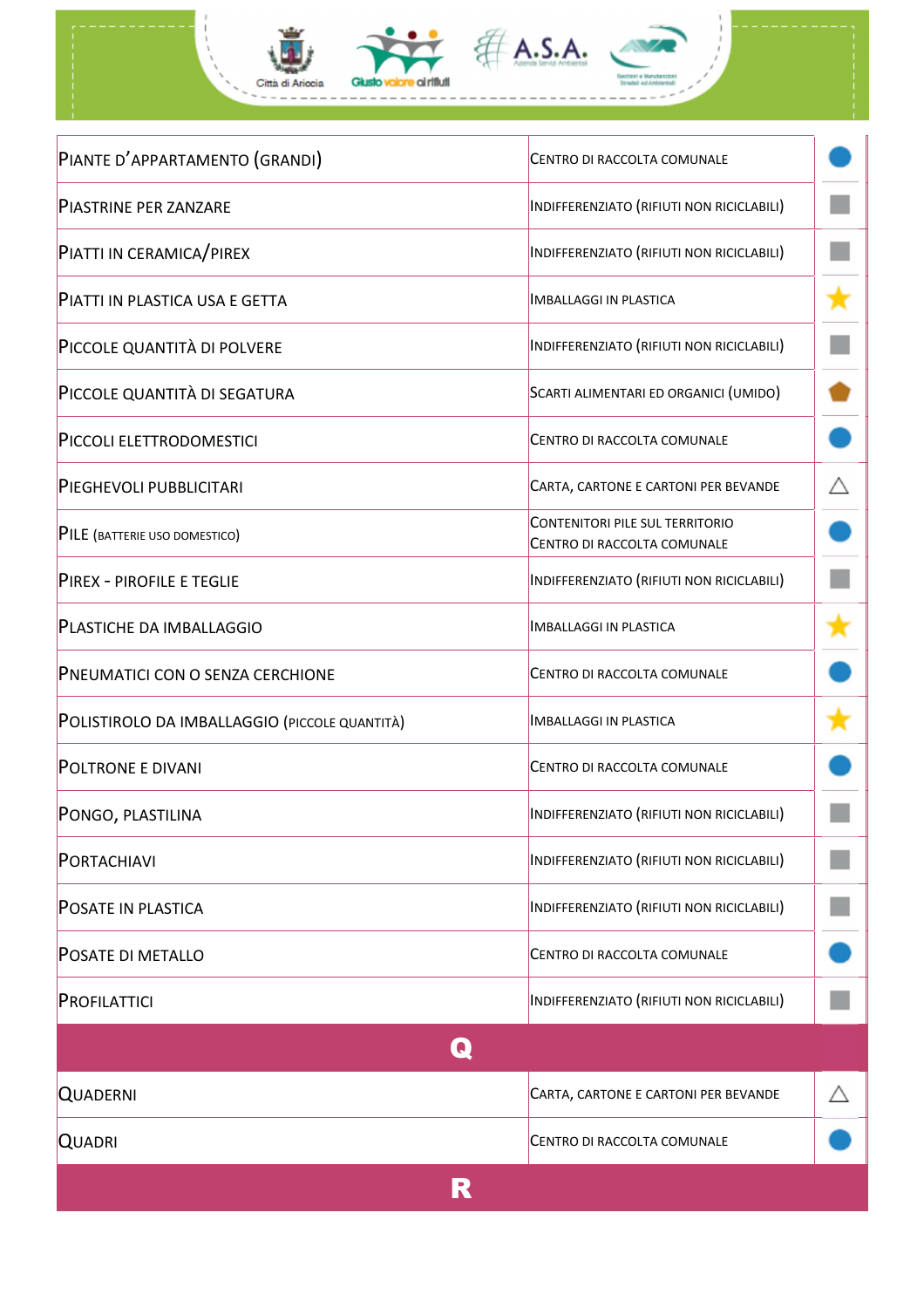| RADIATORI ELETTRICI (RAEE)                           | CENTRO DI RACCOLTA COMUNALE               |  |
|------------------------------------------------------|-------------------------------------------|--|
| RADIO (RAEE)                                         | CENTRO DI RACCOLTA COMUNALE               |  |
| <b>RADIOGRAFIE</b>                                   | CENTRO DI RACCOLTA COMUNALE               |  |
| RASOI ELETTRICI (RAEE)                               | CENTRO DI RACCOLTA COMUNALE               |  |
| RASOI USA E GETTA                                    | INDIFFERENZIATO (RIFIUTI NON RICICLABILI) |  |
| REGISTRATORI HI-FI (RAEE)                            | CENTRO DI RACCOLTA COMUNALE               |  |
| <b>RESIDUI DA ORTO</b>                               | CENTRO DI RACCOLTA COMUNALE               |  |
| RIGHELLI                                             | INDIFFERENZIATO (RIFIUTI NON RICICLABILI) |  |
| RIVISTE                                              | CARTA, CARTONE E CARTONI PER BEVANDE      |  |
| <b>RUBINETTERIA</b>                                  | CENTRO DI RACCOLTA COMUNALE               |  |
| S                                                    |                                           |  |
| SACCHETTI DELL'ASPIRAPOLVERE                         | INDIFFERENZIATO (RIFIUTI NON RICICLABILI) |  |
| SACCHETTI IN PLASTICA (ALIMENTI, ABBIGLIAMENTO ECC.) | <b>IMBALLAGGI IN PLASTICA</b>             |  |
| <b>SALVIETTE UMIDIFICATE</b>                         | INDIFFERENZIATO (RIFIUTI NON RICICLABILI) |  |
| SANITARI (WC, LAVANDINI ECC.)                        | CENTRO DI RACCOLTA COMUNALE               |  |
| <b>SAPONETTE</b>                                     | INDIFFERENZIATO (RIFIUTI NON RICICLABILI) |  |
| <b>SCARPE</b>                                        | <b>CONTENITORI STRADALI</b>               |  |

SCARPONI DA SCI / SCI CENTRO DI RACCOLTA COMUNALE

SCATOLE CARTONE / CARTONCINO CARTA, CARTA, CARTONE E CARTONI PER BEVANDE

 $\triangle$ 

 $\mathcal{L}_{\mathcal{A}}$ 

 $\mathbb{R}^3$ 

 $\Box$ 

m.

SCHEDINE TIPO GRATTA E VINCI **INDIFFERENZIATO (RIFIUTI NON RICICLABILI**)

SCONTRINI FISCALI **INDIFFERENZIATO (RIFIUTI NON RICICLABILI**)

**SCOPE** INDIFFERENZIATO (RIFIUTI NON RICICLABILI)

SCOPINO WATER **INDIFFERENZIATO** (RIFIUTI NON RICICLABILI)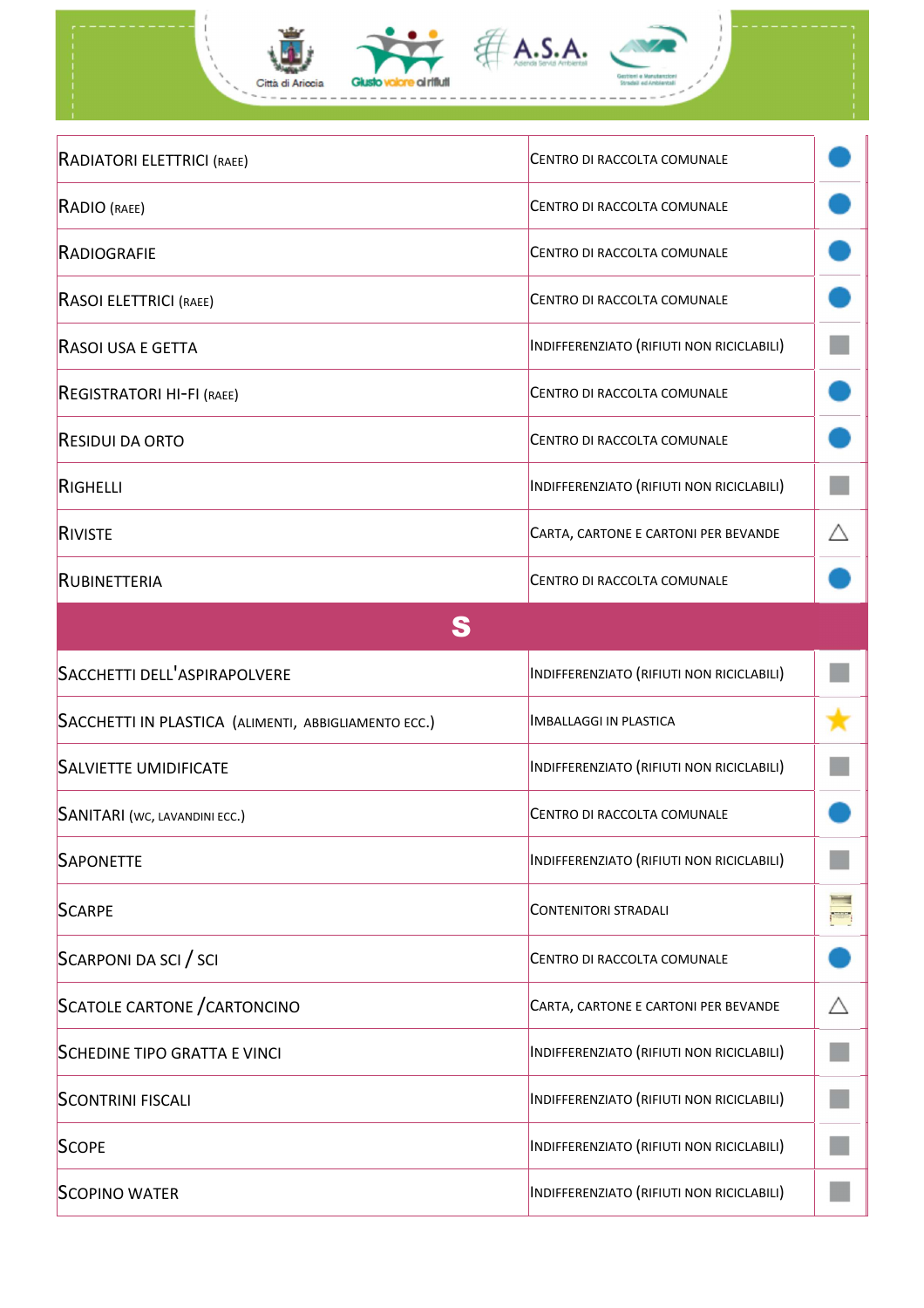

| SCOTCH                                     | INDIFFERENZIATO (RIFIUTI NON RICICLABILI) |  |
|--------------------------------------------|-------------------------------------------|--|
| <b>SECCHI</b>                              | INDIFFERENZIATO (RIFIUTI NON RICICLABILI) |  |
| SEDIE / SDRAIO / SEGGIOLINI BAMBINI        | CENTRO DI RACCOLTA COMUNALE               |  |
| SEGHE ELETTRICHE (RAEE)                    | CENTRO DI RACCOLTA COMUNALE               |  |
| SEGRETERIE TELEFONICHE (RAEE)              | CENTRO DI RACCOLTA COMUNALE               |  |
| <b>SEMI</b>                                | SCARTI ALIMENTARI ED ORGANICI (UMIDO)     |  |
| SFALCI                                     | CENTRO DI RACCOLTA COMUNALE               |  |
| SIRINGHE SENZA AGO                         | INDIFFERENZIATO (RIFIUTI NON RICICLABILI) |  |
| SPAZZOLA PER CAPELLI/ABITI/ANIMALI         | INDIFFERENZIATO (RIFIUTI NON RICICLABILI) |  |
| SPAZZOLINI DENTI                           | INDIFFERENZIATO (RIFIUTI NON RICICLABILI) |  |
| SPAZZOLINI DENTI ELETTRICI (RAEE)          | CENTRO DI RACCOLTA COMUNALE               |  |
| SPECCHI                                    | CENTRO DI RACCOLTA COMUNALE               |  |
| SPUGNETTE / STRACCI                        | INDIFFERENZIATO (RIFIUTI NON RICICLABILI) |  |
| <b>STAMPANTI PC (RAEE)</b>                 | CENTRO DI RACCOLTA COMUNALE               |  |
| <b>STOFFA SCARTI</b>                       | INDIFFERENZIATO (RIFIUTI NON RICICLABILI) |  |
| <b>STRISCE DI CUOIO</b>                    | INDIFFERENZIATO (RIFIUTI NON RICICLABILI) |  |
| <b>STRUMENTI MUSICALI ELETTRICI (RAEE)</b> | CENTRO DI RACCOLTA COMUNALE               |  |
| <b>STRUTTURE IN FERRO</b>                  | CENTRO DI RACCOLTA COMUNALE               |  |
| <b>STUFETTE ELETTRICHE (RAEE)</b>          | CENTRO DI RACCOLTA COMUNALE               |  |
| <b>STUZZICADENTI IN LEGNO</b>              | SCARTI ALIMENTARI ED ORGANICI (UMIDO)     |  |
|                                            |                                           |  |
| TAGLIA CAPELLI ELETTRICI (RAEE)            | CENTRO DI RACCOLTA COMUNALE               |  |
| TAGLIA ERBA (RAEE)                         | CENTRO DI RACCOLTA COMUNALE               |  |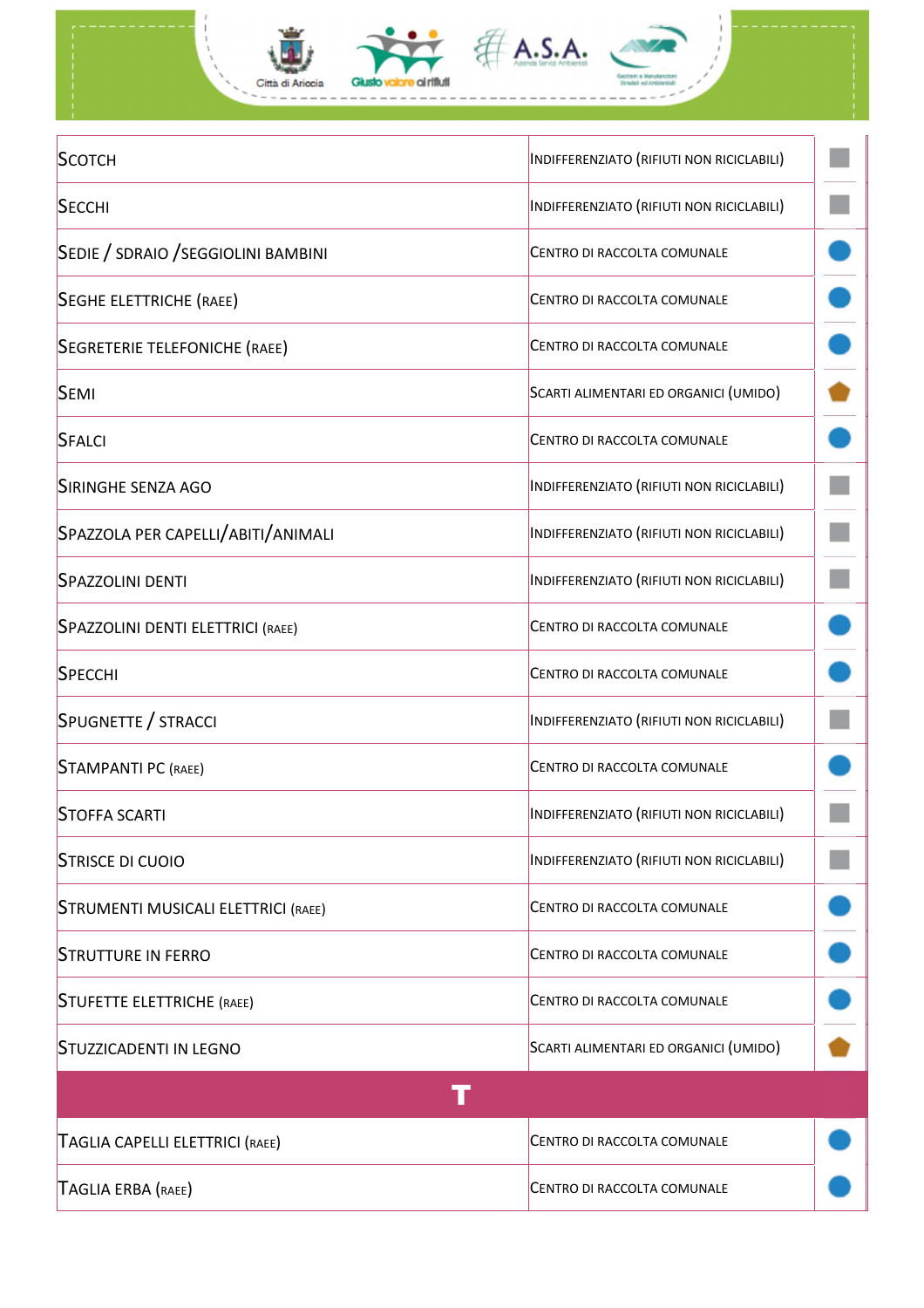